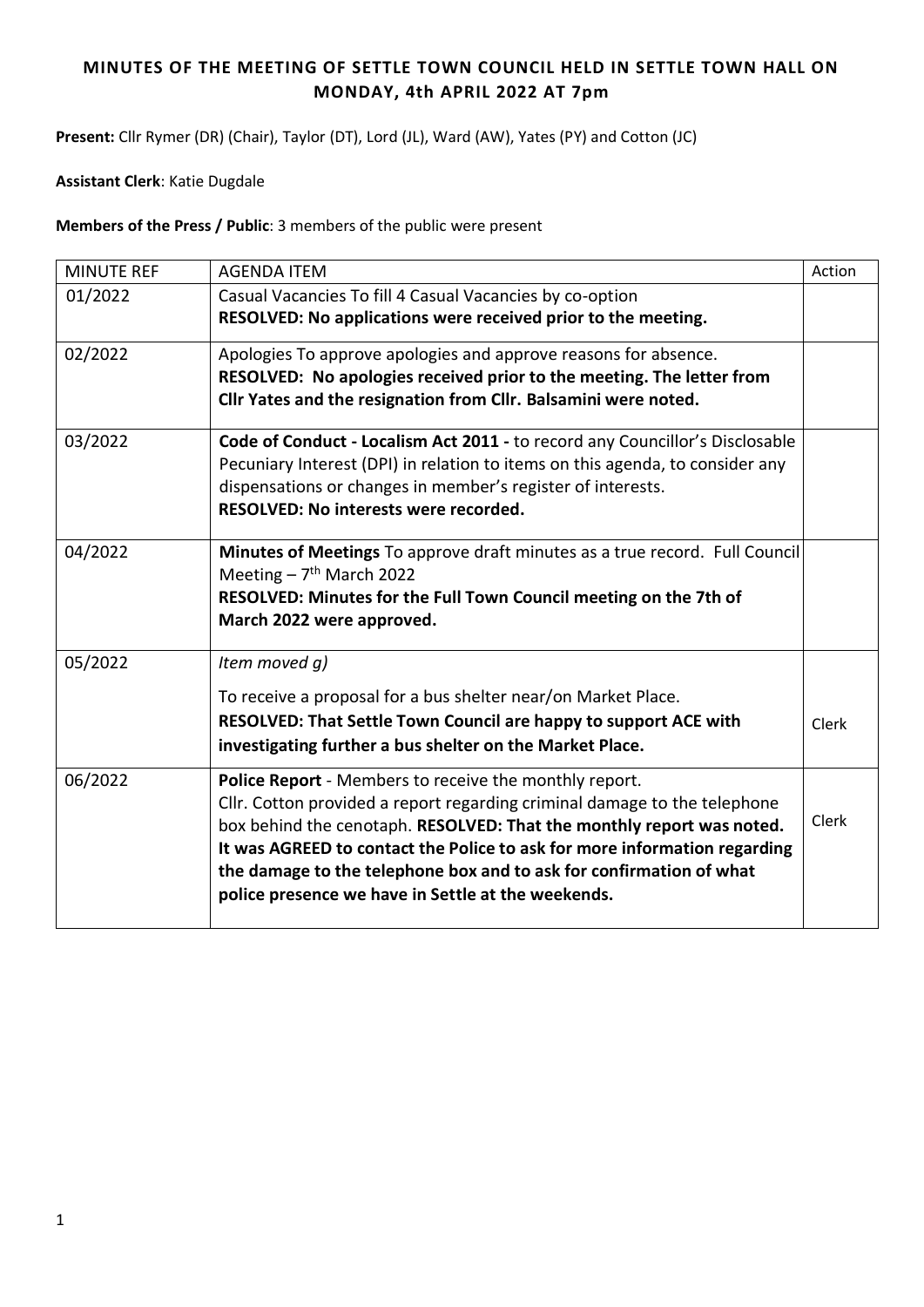| 07/2022 | <b>Planning Applications</b> – Members to consider the following, including any<br>received after the agenda had been published.                                                                                                                                                                                                                                                                                                                                                 |              |
|---------|----------------------------------------------------------------------------------------------------------------------------------------------------------------------------------------------------------------------------------------------------------------------------------------------------------------------------------------------------------------------------------------------------------------------------------------------------------------------------------|--------------|
|         | a) Applications (applications advertised by the planning authority received<br>prior to the meeting will be considered).                                                                                                                                                                                                                                                                                                                                                         |              |
|         | 2022/23844/LBC - Replacement of cellar window, repair & redecoration of<br>windows including upgrading of parting bead to include brush strip at 3 The<br>Terrace, Duke Street, Settle, BD24 9AW. RESOLVED: No objections.                                                                                                                                                                                                                                                       |              |
|         | 2022/23746/HH - Single storey rear extension and reconfiguration of the<br>existing patio area. Location: 4 Riverside View, Settle, BD24 9FP. RESOLVED:<br>No objections.                                                                                                                                                                                                                                                                                                        |              |
|         | b) Decisions<br>2022/23682/FUL Removal of lettering and projecting sign, masonry to be<br>made good. Removal of ATM, replaced with matching masonry at Barclays<br>Bank Plc, Duke Street, Settle, BD24 9DP. GRANTED.                                                                                                                                                                                                                                                             |              |
|         | Appeal Decision Appeal Ref: APP/C2708/W/21/3282878 NatWest, Market<br>Place, Settle, BD24 9EF. The information was noted.                                                                                                                                                                                                                                                                                                                                                        |              |
|         | 2022/23656/CPL - 1, 2, 3, 4, 5, 6, 7, 8, 9, 10, 11, 12, 13, 15, 17, 18, Town<br>Head, Settle, BD24 9JB. GRANTED.                                                                                                                                                                                                                                                                                                                                                                 |              |
| 08/2022 | To receive County & District Councillors' Report                                                                                                                                                                                                                                                                                                                                                                                                                                 |              |
|         | No reports were received prior to the meeting and no apologies were<br>received from Cllr Hull or Staveley. It was noted that County & District<br>Councillors reports from Cllr Staveley had been received recently at<br>Langcliffe Parish Council. The information was noted.                                                                                                                                                                                                 |              |
| 08/2022 | Moved by chair                                                                                                                                                                                                                                                                                                                                                                                                                                                                   |              |
|         | g) Concern raised as to the lack of information being given to the Town<br>Council from North Yorkshire County Council since the death of Cllr Welch.<br>At this time of local governmental flux and the introduction of Integrated<br>Care Boards in the NHS, it is essential that this Town Council has timely,<br>detailed and accurate information from the current NYCC and thereafter<br>the new NYC and the Bradford and Craven 'place' within the West Yorkshire<br>IBC. |              |
|         | RESOLVED: To invite NYCC to give a devolution update and to go ahead<br>with a meeting once the May elections have been held.                                                                                                                                                                                                                                                                                                                                                    | Clerk        |
| 09/2022 | <b>Matters relating to District, County and Parish</b><br>a) Youth Council - Youth Forum Proposal.                                                                                                                                                                                                                                                                                                                                                                               | JL           |
|         | RESOLVED: That this item be deferred to the Full Town Council meeting on<br><b>6th June 2022</b>                                                                                                                                                                                                                                                                                                                                                                                 |              |
|         | b) ARLA / highways road markings - arrange a date for Cllrs to attend a site<br>meeting.<br>RESOLVED: That Cllr. Taylor and the Clerk would meet with ARLA on 12th                                                                                                                                                                                                                                                                                                               | <b>DT</b>    |
|         | <b>April 2022.</b><br>c) To receive reports on blocked drains at Sowarth Industrial Estate.                                                                                                                                                                                                                                                                                                                                                                                      |              |
|         |                                                                                                                                                                                                                                                                                                                                                                                                                                                                                  | <b>Clerk</b> |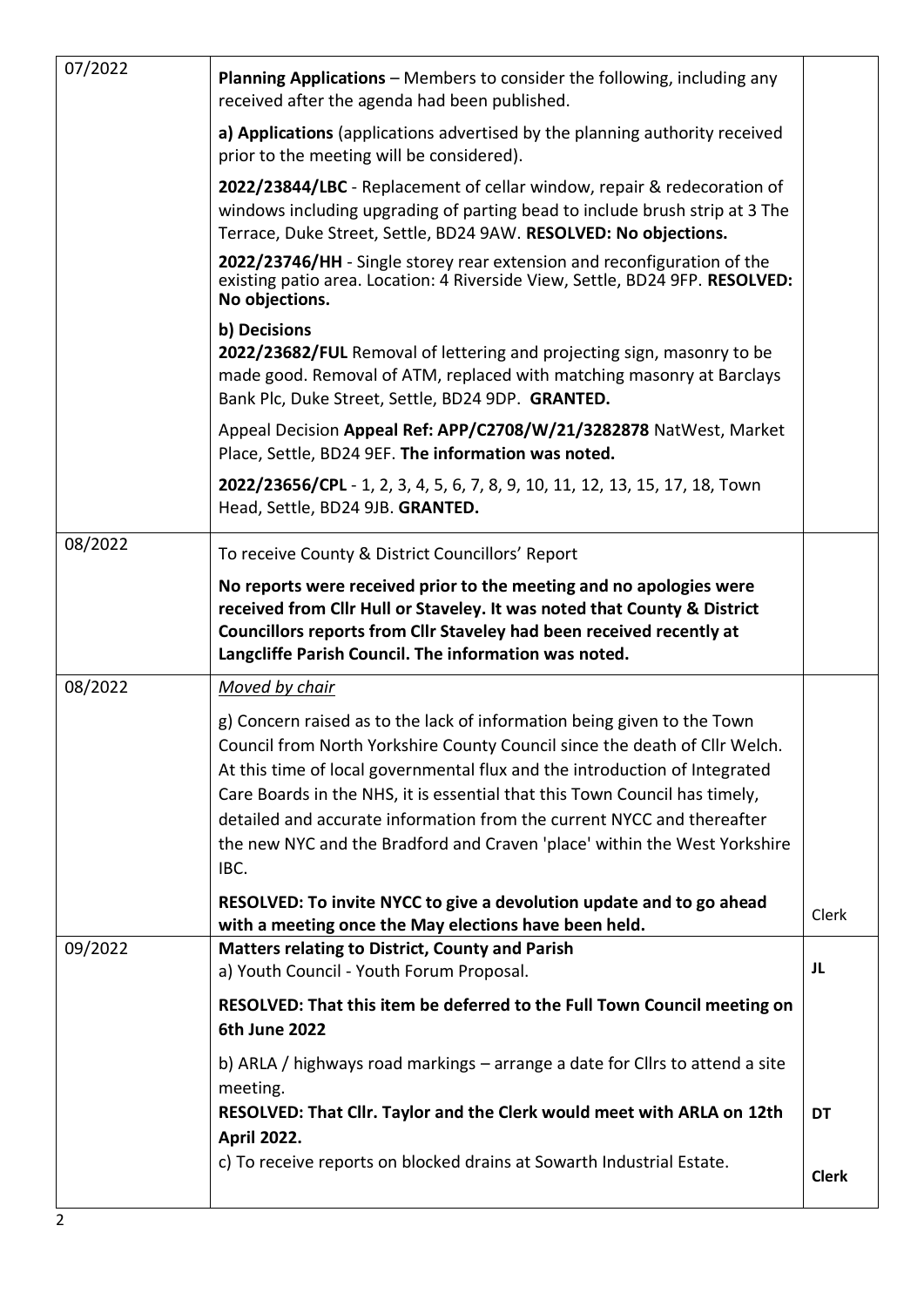|         | RESOLVED: That NYCC be contacted to ask them to investigate the<br>problem of flooding and to provide an update about what is happening.                                                                                                                                                                                                                                                             |                      |
|---------|------------------------------------------------------------------------------------------------------------------------------------------------------------------------------------------------------------------------------------------------------------------------------------------------------------------------------------------------------------------------------------------------------|----------------------|
|         | d) Queens Platinum Jubilee<br>Plaque for the jubilee tree - To approve a commemorative plaque<br>and lettering and set a date for unveiling.                                                                                                                                                                                                                                                         | Asst<br><b>Clerk</b> |
|         | RESOLVED: To get mock ups of the plaques and that this item be placed on<br>the agenda on the Full Town Council meeting on 9th May.                                                                                                                                                                                                                                                                  |                      |
|         | Road Closures to approve closures for the Market Pace and Craven<br>Terrace. RESOLVED: That the two road closures requests be<br>approved.                                                                                                                                                                                                                                                           | <b>Clerk</b>         |
|         | e) Item moved by chair - see above<br>f) Request that, as a matter of urgency, a working group be set up to work<br>with the Town Clerk to gather, rationalise and inform the Town Council of<br>all relevant information related to the new NY Unitary Authority and<br>subsequent moves to Devolution and Double Devolution and how this<br>will/could affect and relate to Town Council business. | <b>Clerk</b>         |
|         | RESOLVED: That the Clerk investigate what interest there would be in<br>setting up a group with neighbouring Councils, after the elections had<br>taken place. And that subject to interest a date for a meeting be set<br>inviting 2-3 representatives per Council including Clerks.                                                                                                                |                      |
|         | g) Item moved by chair - see above                                                                                                                                                                                                                                                                                                                                                                   |                      |
| 10/2022 | <b>Pump Track</b> To receive the final design, tree protection plan and schedule<br>for relocation of shrubs and plants for approval.                                                                                                                                                                                                                                                                |                      |
|         | RESOLVED: That the final design drawings, tree protection plan and<br>relocation of plants be approved.                                                                                                                                                                                                                                                                                              |                      |
| 11/2022 | Finance                                                                                                                                                                                                                                                                                                                                                                                              |                      |
|         | a) To check the Market books and to receive the Market Report for March<br>2022.                                                                                                                                                                                                                                                                                                                     |                      |
|         | RESOLVED: The Market books were checked by Cllr Rymer and the Market<br>report was noted.                                                                                                                                                                                                                                                                                                            |                      |
|         | b) To approve accounts for payment and to note receipts for March and<br>April to date. A query regarding a staff members wage relating to a tax<br>code to be raised with the Clerk. RESOLVED: That the payments and                                                                                                                                                                                |                      |
|         | receipts were approved following inspection of March accounts by Cllr<br>Rymer.                                                                                                                                                                                                                                                                                                                      | Clerk                |
|         | March Receipts: £2,524.16<br>Payments: £13,699.66 (less transfers)<br>4th April Receipts: £272.00<br>Payments: £5,063.89<br>Bank Balances 31st March 2022:                                                                                                                                                                                                                                           | Clerk                |
|         | Community Account £ 7,025.29 BMM Account £30,004.71                                                                                                                                                                                                                                                                                                                                                  |                      |
|         | c) To receive a review from Cllrs of alternative banking arrangements.                                                                                                                                                                                                                                                                                                                               |                      |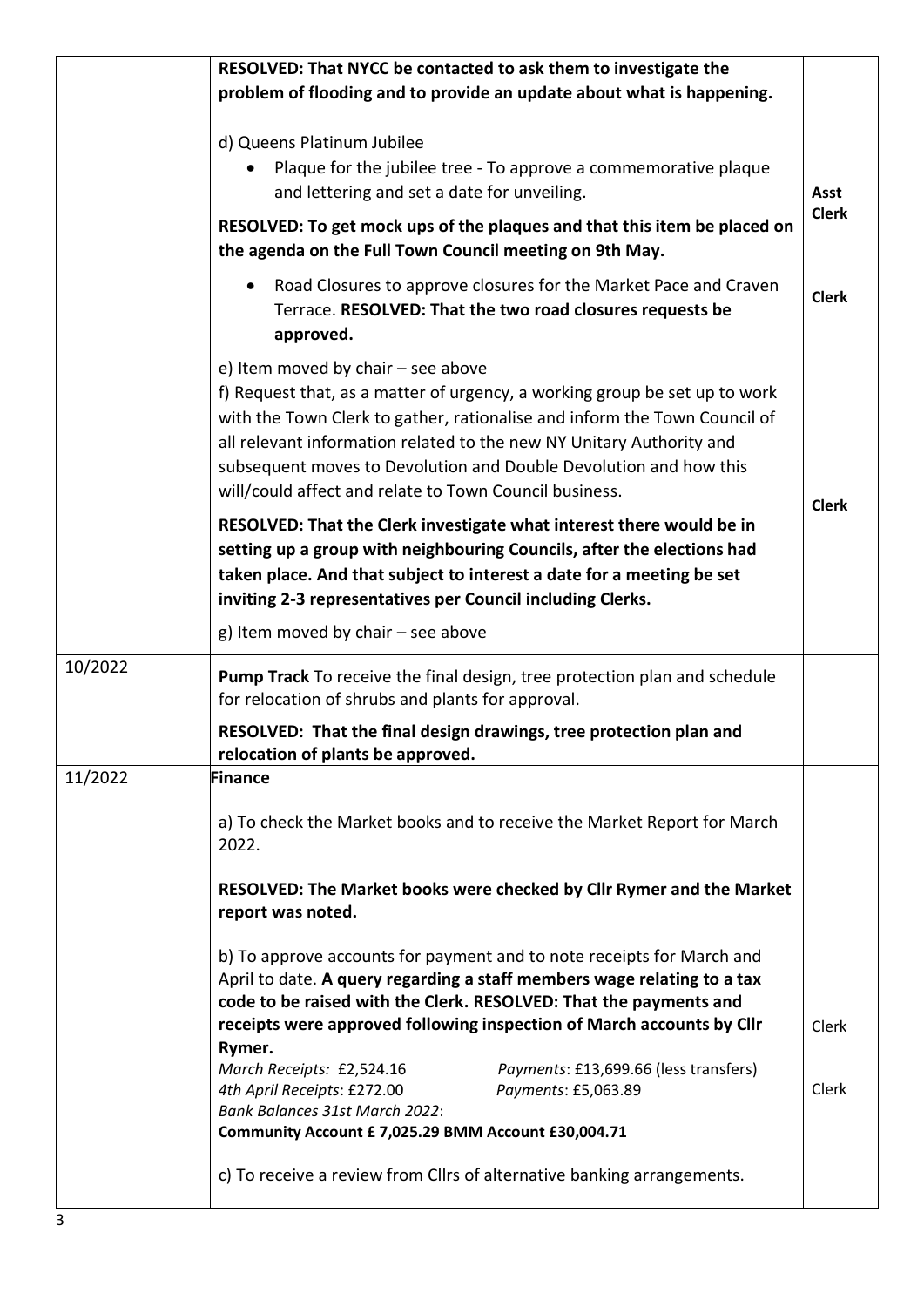|         | RESOLVED: That the Clerk investigate the Co-op bank further and provide                                                                                                                                                                                                        |              |
|---------|--------------------------------------------------------------------------------------------------------------------------------------------------------------------------------------------------------------------------------------------------------------------------------|--------------|
|         | a comparison and report back to Full Town Council.                                                                                                                                                                                                                             | Clerk        |
|         |                                                                                                                                                                                                                                                                                |              |
|         | d) To review alternative pension providers due to addition of charges.                                                                                                                                                                                                         |              |
|         | RESOLVED: That a comparison report be compiled and that this item be<br>deferred to the Finance Committee.                                                                                                                                                                     | <b>Cllrs</b> |
|         | e) To receive the report from 'Breakthrough Communications' Social Media<br>Heath Check results and approve a training/workshop for Settle Town<br>Council staff and Councillors £175 + VAT. The report was noted.                                                             |              |
|         | RESOLVED: That the training / workshop and the cost of £175 + VAT be<br>approved.                                                                                                                                                                                              | Clerk        |
| 12/2022 | Co-option of Cllr Cotton on to committees                                                                                                                                                                                                                                      |              |
|         | RESOLVED: That Cllr Cotton be co-opted on to the Market & Services<br>Committee, Allotments Committee and the Climate & Biodiversity Group.                                                                                                                                    | JC           |
| 13/2022 | To receive and respond to correspondence (correspondence received after<br>the advertised agenda will be considered).                                                                                                                                                          |              |
|         | a) White Rose Update 18th March & 25th March 2022. The information<br>was noted.                                                                                                                                                                                               |              |
|         | b) Angels of Britannia Request for support for several initiatives to help<br>support Ukrainians in Settle. RESOLVED: To send a letter of support.                                                                                                                             |              |
|         | c) Dementia forward 10th birthday invitation to St Johns 3:30-5:30 5th April<br>2022. RESOLVED: that Cllr. Taylor would attend.                                                                                                                                                | DT           |
|         | d) Green Lane association information. The information was noted.                                                                                                                                                                                                              |              |
|         | e) Request from Settle Rotary for a ShelterBox and fund-raising stall on the<br>marketplace 9/10th April in front of the Shambles.                                                                                                                                             |              |
|         | RESOLVED: That permission be granted for Settle Rotary to have a stand<br>on the marketplace and that Cllr Taylor would cone and sign the area.                                                                                                                                | DT           |
|         | 20:33 – Member of the public left the meeting.                                                                                                                                                                                                                                 |              |
|         | f) Mental Health and wellbeing meeting via Zoom Cllrs invitation.                                                                                                                                                                                                              | JC           |
|         | <b>RESOLVED: That Cllr. Cotton would attend.</b>                                                                                                                                                                                                                               |              |
|         | g) Installation of Electric vehicle charging points in Ashfield car park.<br>The information was noted.                                                                                                                                                                        |              |
|         | h) Yorkshire Dales Guides - Race on Sunday 19th June. Requesting<br>permission for the race to start on the marketplace.<br>RESOLVED: To defer this item to the Market & Services Committee<br>meeting on the 25th of April 2022 following request for further<br>information. | Clerk        |